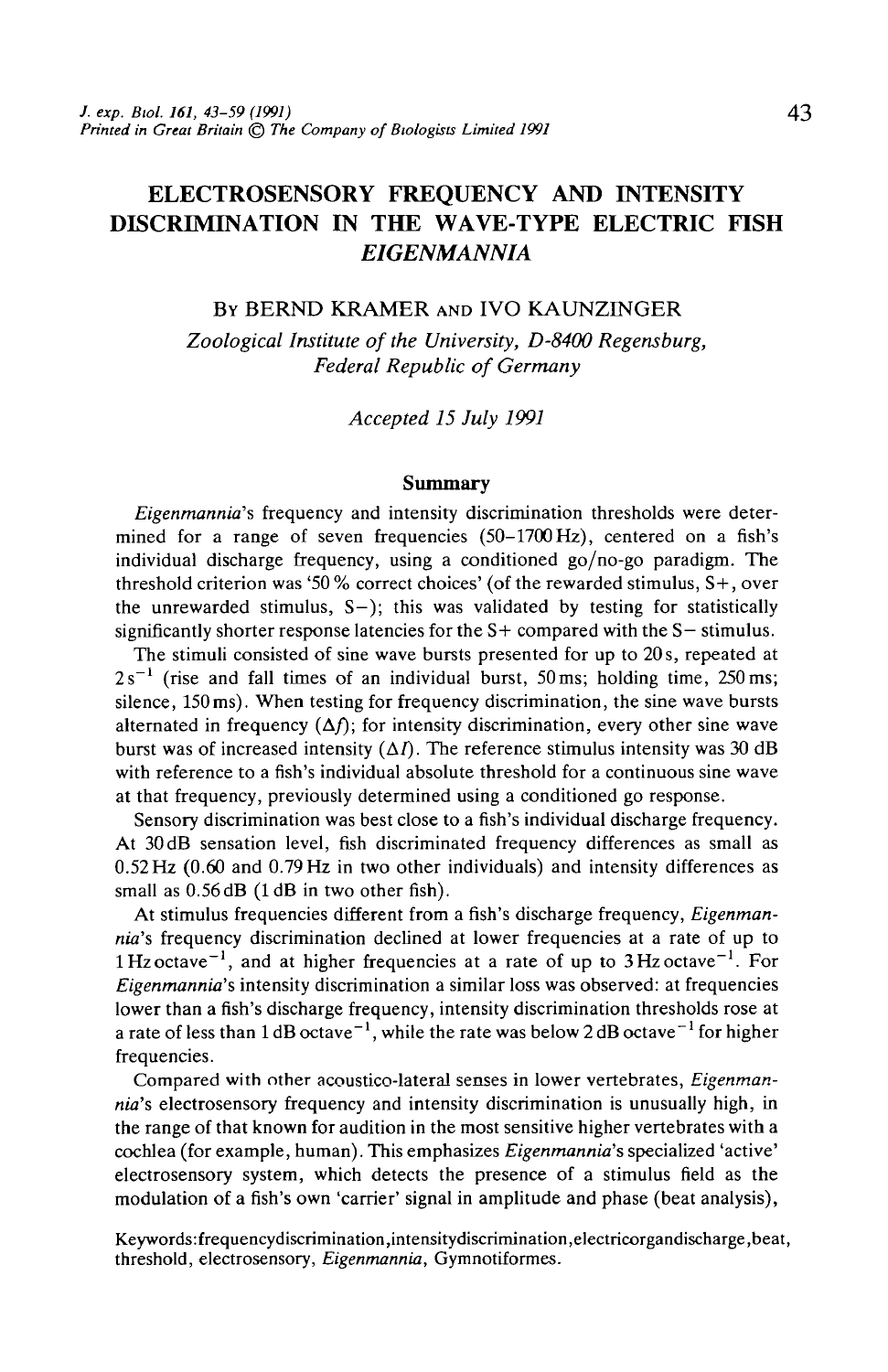as opposed to 'passive' sensory systems, which must deal with unpredictable signals from the environment as they occur.

#### **Introduction**

The South American knife fish *Eigenmannia* displays a wave-like electric organ discharge (EOD), usually of constant frequency (250-600Hz) and amplitude (usually below  $100 \text{ mV}_{p-p}$ , measured head-to-tail; Lissmann, 1958; Watanabe and Takeda, 1963; Hopkins, 1974; Kramer, 1985). Electroreceptors in the skin report about the animal's own and other electric signals (review, Zakon, 1988). The electrosensory-motor system is used for active object detection (see review by Bastian, 1986) and social communication (see reviews by Hagedorn, 1986; Kramer,  $1990a.b$ ).

It is unknown whether *Eigenmannia* can discriminate electric wave stimuli of different frequencies or intensities. *Eigenmannia* could selectively filter for its own species-specific frequency, being insensitive to other species' EOD frequencies, because of relatively sharp electroreceptor tuning to an individual fish's EOD frequency (other frequencies would be suppressed; Scheich *etal.* 1973; Hopkins, 1976; Hopkins and Heiligenberg, 1978). Knudsen's (1974) behavioral threshold curves for sine wave stimuli show that fish are most sensitive at their own EOD frequency, with the threshold rising rather steeply on both sides (6.5-18 dB octave<sup>-1</sup> on the 'low', 20 dB octave<sup>-1</sup> on the 'high' side). *Eigenmannia* could therefore be 'tone-deaf, that is, unable to discriminate different frequencies, if one of two conditions holds: (1) electroreceptor tuning curves are all similar, or (2) small differences in 'best' frequencies or filter slopes, if present, are not centrally represented.

However, other sensory and behavioral data support the opposite hypothesis of fine frequency and intensity discrimination. (1) *Eigenmannia* modulates its discharge frequency during social behavior; frequency increases, decreases and discharge arrests have all been observed (Hopkins, 1974; see reviews by Hagedorn, 1986; Kramer, 1990a,*b). A* well-known frequency modulation is the jamming avoidance response (JAR), an EOD frequency change often evoked by a stimulus sufficiently close in frequency to a fish's EOD frequency (Watanabe and Takeda, 1963; see reviews by Heiligenberg, 1988, 1989; Kramer, *1990a,b).* (2) Adult males discharge in the lower, adult females in the upper, species-specific range (Hagedorn and Heiligenberg, 1985; Kramer, 1985). [However, for mate recognition, fish do not seem to rely on this frequency difference, but instead recognize the sexually dimorphic EOD waveform (Kramer and Zupanc, 1986; Kramer and Otto, 1988) by a time-domain mechanism (Kramer and Otto, 1991)]. (3) The perception of minute amplitude changes in *Eigenmannia's* own EOD is the basis for active object detection (Lissmann, 1958; Heiligenberg, 1973).

With the observation that tuberous electroreceptor tuning curves are not all alike (see, for example, Viancour, 1979), and because central nervous mechanisms have only partially been identified (see review by Carr, 1990), the hypothesis of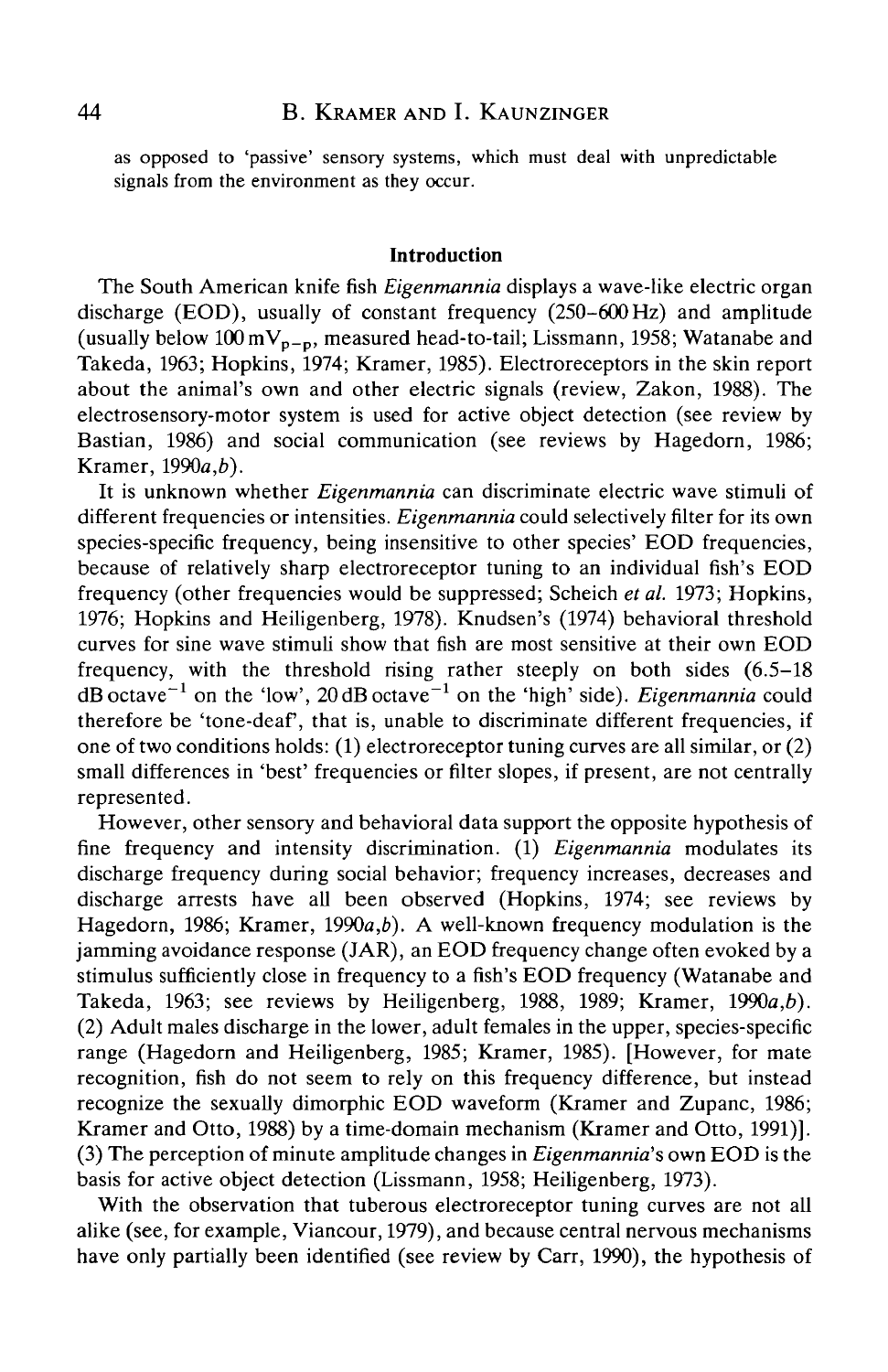good electrosensory discrimination in *Eigenmannia* cannot be dismissed *a priori.* A behavioral test is the only means to address adequately the questions of frequency and intensity discrimination in a complex sensory system like that of *Eigenmannia.*

## **Materials and methods**

Three juvenile *Eigenmannia lineata* (10-14 cm) were used. They had not undergone any tests before. They were kept isolated in their experimental tanks (75 cm × 42 cm × 40 cm high; 27 $\pm$ 1°C; water conductivity, 100 $\pm$ 3  $\mu$ S cm<sup>-1</sup>; L:D, 12:12 h; Fig. 1). A plastic mesh partition divided the aquarium into a 'home' and a 'stimulus' section (mesh size, 1.5 mm). A short ceramic tube (outer and inner diameters, 5 cm and 4.4 cm, respectively; length, 3 cm) sewn into the plastic screen (21 cm above the bottom) was the only passage between the two compartments.

A porous pot (length, 22 cm; 8 cm outer and 6 cm inner diameter) in the home section served as a shelter. The stimulus section held an electric dipole, a feeder for rewards and a similar apparatus for 'punishment' with air bubbles (see Fig. 1). Reward (a bloodworm, *Chironomus)* and punishment (a few air bubbles) were



Fig. 1. Apparatus for testing *Eigenmannia's* discrimination of stimuli varying in intensity or frequency. A plastic mesh screen separated the home compartment (with a porous pot as a shelter, *S;* left) from the stimulus compartment (right), which held an electric dipole  $(D)$ , a feeder  $(F)$  and a device for punishing  $(P)$  the fish by injecting a few air bubbles, should it try to pass the opening *(O)* with the 'wrong' signal on the dipole. *E,* carbon rod electrodes for measuring the fish's discharge frequency; *A,* differential amplifier; *C,* electronic counter; CRT, oscilloscope. The stimulus chain included a sine wave generator (SG), a pulse shaper (PS) and a microcomputer (PC) controlling these devices *via* a digital interface. The bipolar  $(+/-)$  output of the pulse shaper was fed into the stimulus dipole  $(D)$ , at an intensity 30 dB above threshold at that particular frequency (measured in the water).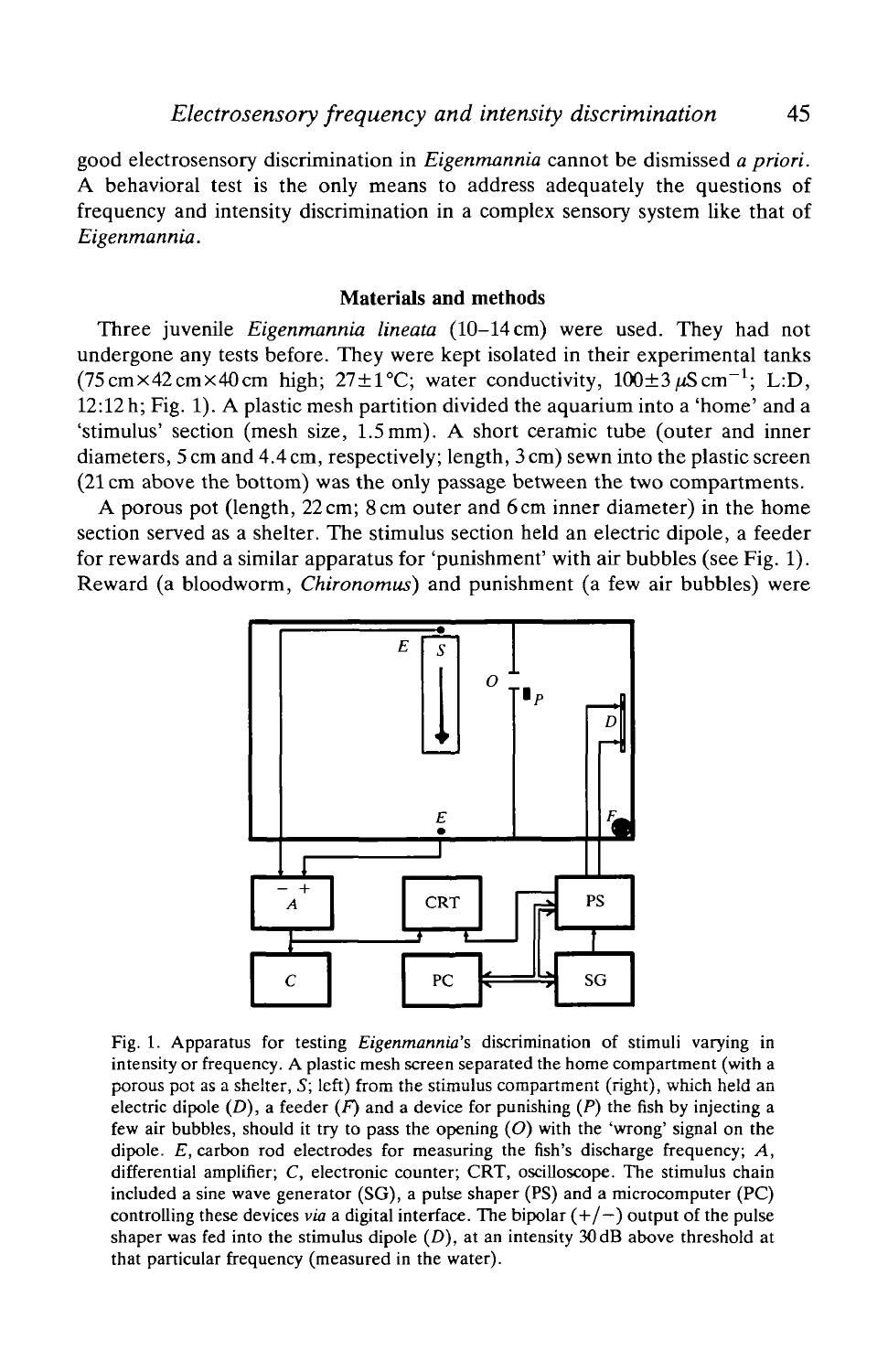delivered by a syringe-tube arrangement (one for each) operated manually from outside the tank. The bloodworms were injected into a small glass Petri dish in the observer's front right corner. Air bubbles were delivered at the passage connecting the two compartments, when fish tried to enter the stimulus section with the unrewarded signal on the electrodes. Simultaneously with receiving reward or punishment, the stimulus was turned off.

The electric dipole for stimulation consisted of two vertical carbon rods (diameter, 0.5cm; length, 1.0cm; separation, 7.8cm) fixed on a horizontally oriented piece of transparent acrylic tubing (diameter, 1.3cm; length, 12cm), which also held the leads, sealed with silicone rubber. The dipole was oriented parallel to a fish's shelter, 2 cm from the short aquarium wall opposite the plastic mesh partition.

Absolute thresholds were determined by go/no-go conditioning of two fish. A fish resting in its shelter was presented for at least 60s with the stimulus. After it had moved to the plastic screen and had remained there for more than 10 s without passing to the other side, the stimulus was turned off. A positive response was recorded when a fish passed the opening in the plastic screen in order to get its food reward (Fig. 1). A 50% probability of responding was the threshold criterion. For each frequency tested, 16-33 trials were performed; the inter-trial interval varied from 2 to 4min.

The sine wave signal was generated by a Hameg HM 8030-3 function generator (harmonic distortion, max. 0.04dB); intensity was controlled by a Hewlett-Packard model 350D attenuator. The stimulus signal was made symmetrical  $(+/-)$  about zero by a small transformer (100 Hz-18 kHz) between the attenuator and the dipole. A fish's EOD frequency was measured with a Hameg 8021-3 electronic counter ( $\pm 0.01\%$  at 500 Hz) after differential amplification ( $\times 100$ ; 1 Hz-10kHz). Stimulus intensities were measured next to the plastic screen (home section side), using a small silver ball dipole (ball diameter, 1 mm; separation, 10 mm) and a differential amplifier.

Thresholds were determined by the 'staircase' method; starting from subthreshold intensities, stimulus intensity was increased in 10 dB steps until a response was observed. By subsequently reducing the stimulus intensity by 5dB, the threshold was determined within a 5dB interval. By subsequently splitting the remaining interval in half (by increasing or lowering the stimulus intensity), thresholds were determined to  $\pm 1$  dB.

To determine difference thresholds, both the electric apparatus and the training procedure were modified. Instead of a continuous sine wave, sine wave bursts were used (Fig. 2). The output of a programmable signal generator (Hewlett-Packard model 3314A, or 3325A for better than 1 Hz frequency resolution; frequency accuracy of sine waves  $\pm 0.2$ % or  $\pm 0.0005$ %, respectively) was fed into a programmable pulse shaper. These devices were controlled by a small computer (Hewlett-Packard model 85A) *via* a digital interface (HP-IB-Bus). Timed by the computer, the pulse shaper generated the rise and fall times (50 ms), as well as the holding (250 ms) and the silence (150 ms) times of the signal. The pulse shaper also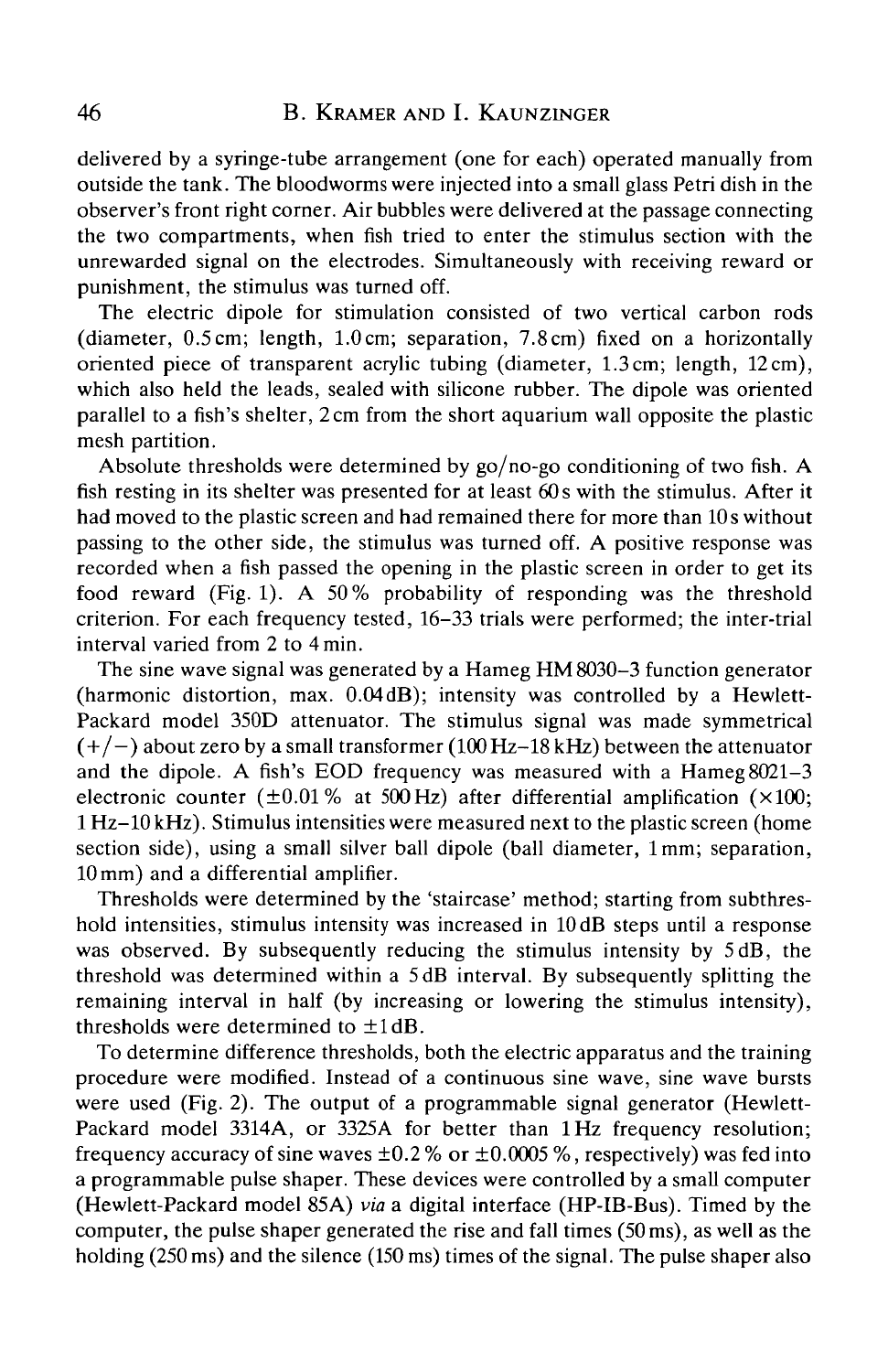



Fig. 2. Sine wave bursts as used for determining discrimination thresholds. (A) A series of sine wave bursts of constant intensity and frequency served as the negative, unrewarded stimulus  $(S-)$ . (B) For studying intensity discrimination, the  $S+$ , or rewarded, stimulus consisted of constant-frequency sine wave bursts that alternated in intensity (by 3dB in this example), with the lower intensity being the reference intensity (identical to the associated  $S-$  stimulus). (C) Frequency discrimination was studied using sine wave bursts of constant intensity, but alternating in frequency, as the S+ stimulus (the lower frequency was the reference frequency). For the illustration, but not for the experiments, very low frequencies (of 30 and 40Hz) were chosen. All traces last 3.9s.

served for programmed signal attenuation; it is described in more detail in Kramer and Weymann (1987). For the S+ stimulus, the sine wave bursts alternated either in intensity or in frequency; the basic intensity was  $+30$  dB with reference to the absolute threshold at each frequency. The frequency of the S— signal was the lower of the two frequencies used for the  $S+$  signal. The frequency of the  $S$ stimulus was lHz above a fish's resting EOD frequency, one of three lower frequencies or one of three higher frequencies (see Fig. 6). The stimulus frequency was unclamped, that is, constant throughout one presentation. Frequencies were chosen as a random sequence. The interval between stimuli was at least 2min; a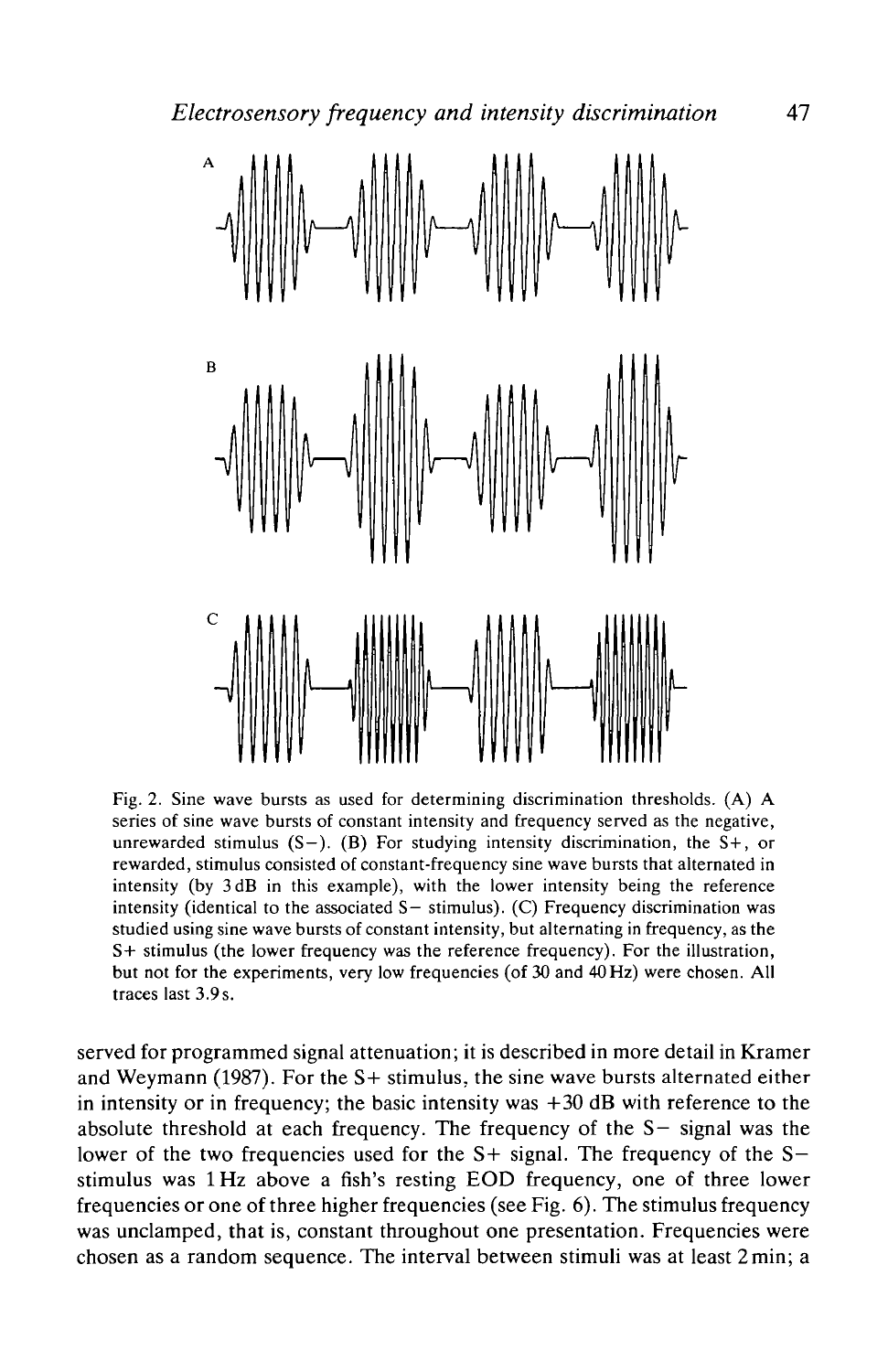stimulus was presented for up to 20 s. The smallest stimulus increments used were 0.25 dB for intensity and 0.25 Hz for frequency, near the EOD frequency of a particular fish. For other test frequencies, the smallest increments used were 1 dB and 1Hz.

Discrimination conditioning was similar to the procedure detailed for absolute threshold estimation, except that a negative stimulus  $(S-)$  had to be discriminated from a positive, rewarded one  $(S<sub>+</sub>)$ , and that the stimulus was turned off when a fish had shown no response for  $20s$ . Responses of the fish were recorded as  $(1)$ go/no-go responses (that is, 'yes' or 'no') and (2) the latency from stimulus onset to the fish passing the opening in the screen. Both methods yielded similar results. 50% thresholds were estimated by interpolation from the curves for choice frequency *versus* stimulus increment (an example is shown in Fig. 5). The associated latencies for the S+ stimulus just above threshold were all significantly shorter than those for the S- stimulus (Mann-Whitney U-test,  $P<0.05$ , onetailed; Sachs, 1984; see, for example, Fig. 4). The graphs in this paper all show the 50 % thresholds, although in some cases the thresholds determined by the latency method were smaller.

#### Results

#### *Absolute thresholds*

Absolute thresholds for sine wave stimuli of constant frequency were determined as a basis for the subsequent experiments focusing on intensity and frequency difference limits. Threshold frequency curves closely resembled those determined by Knudsen (1974), with lowest thresholds near EOD frequency (Fig. 3). However, near EOD frequency, Knudsen's thresholds are lower than ours  $(0.2-0.3 \,\mu\text{V}_{p-p}\text{cm}^{-1}$  *versus* 1.75–2.60  $\mu\text{V}_{p-p}\text{cm}^{-1}$ , respectively). Differences in methods may explain part of the variation (in Knudsen's study, the water conductivity of 500  $\mu$ S cm<sup>-1</sup> was much higher; the threshold criterion of 70% somewhat 'weaker' than ours, which would correspond to 75 % in his procedure; a measuring dipole of 5 cm, instead of lcm electrode separation: all these differences tend to lower the thresholds).

Thresholds rose with a mean 6.8 dB octave<sup>-1</sup> on the 'low', and 16.3 dB octave<sup>-1</sup> on the 'high' side of the 'best' frequency near a fish's EOD frequency (Fig. 3). The transition from 'no go' to 'go', or 0% and 100% responses, occurred within a narrow intensity range of only 2-4 dB at all frequencies.

# *Discrimination thresholds*

Discrimination thresholds were determined by an equivalent of the 'pulsed sound technique', as used in auditory studies (see, for example, Fay, 1988). For the S+ stimulus, electric sine wave bursts alternated either in intensity (but not frequency) or in frequency (but not intensity; Fig. 2), while the S— stimulus was a constant series of bursts. Fish could thus compare the stimuli directly, and the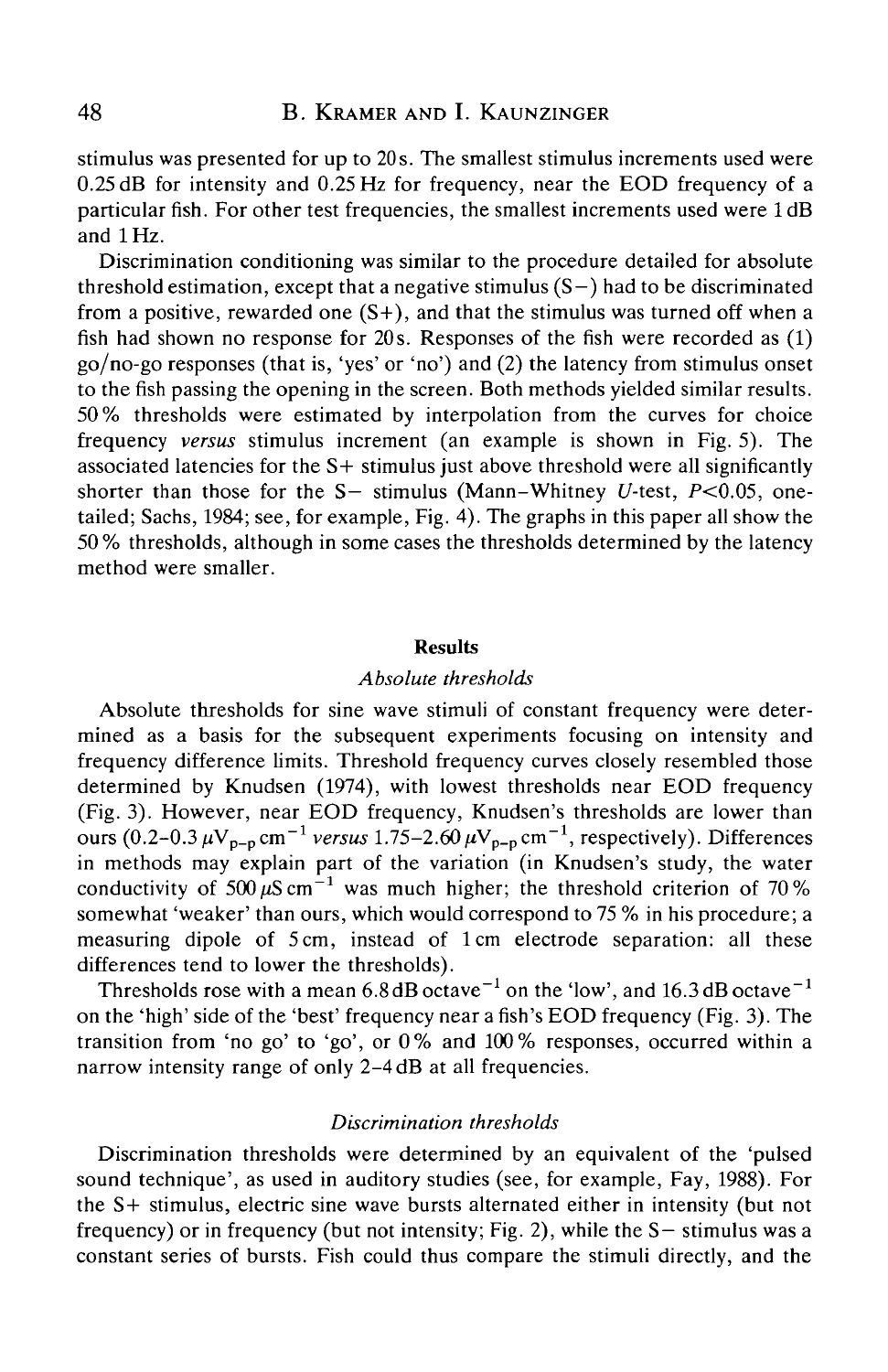

Fig. 3. *Eigenmannia's* absolute detection thresholds of sine waves of steady frequency and intensity. Left ordinate, stimulus intensity in  $\mu V_{p-p}$  cm<sup>-1</sup>; right ordinate, in dB with respect to the lowest threshold  $(1.75 \,\mu\text{V}_{p-p} \text{ cm}^{-1})$  at 450 Hz, close to the fishes' discharge frequency). Dashed and solid lines, the two fish used in the present experiments; dotted line, Knudsen's (1974) result with one of his two fish, discharging at 290 Hz. Arrows, individual electric organ discharge (EOD) frequencies.

results did not depend on a precise geometrical relationship relative to the stimulus dipole. Lowest thresholds can be expected with this method.

# *Frequency discrimination*

Responses were recorded as percentage correct choices, and also by testing for significantly shorter response latencies (delay from the stimulus onset to the fish passing the opening in the screen partition). Both methods yielded generally consistent results; that is, an S+ stimulus of the smallest frequency difference  $(\Delta f)$ that still evoked significantly shorter response latencies compared to the S stimulus was normally associated with greater than 50 % of correct choices (the threshold criterion). Thresholds were determined from the percentage correct choices curves by linear interpolation between the two points that straddled the 50% line (see Fig. 5).

For example, at a stimulus frequency lHz below their individual discharge frequency, the smallest  $\Delta f$  that was still discriminated was 0.75 Hz in all three fish, as determined by significantly shorter latencies for the  $S+$  compared to the  $S$ stimulus (Fig. 4). The associated percentages of correct choices were 75 %, 80% and 47 % (Fig. 5). Clearly, the unknown 'true' thresholds were lower than the test  $\Delta f$  of 0.75 Hz in the first two fish, while in the third this  $\Delta f$  may be assumed to be very close to the 'true' threshold. Therefore, thresholds were approximated by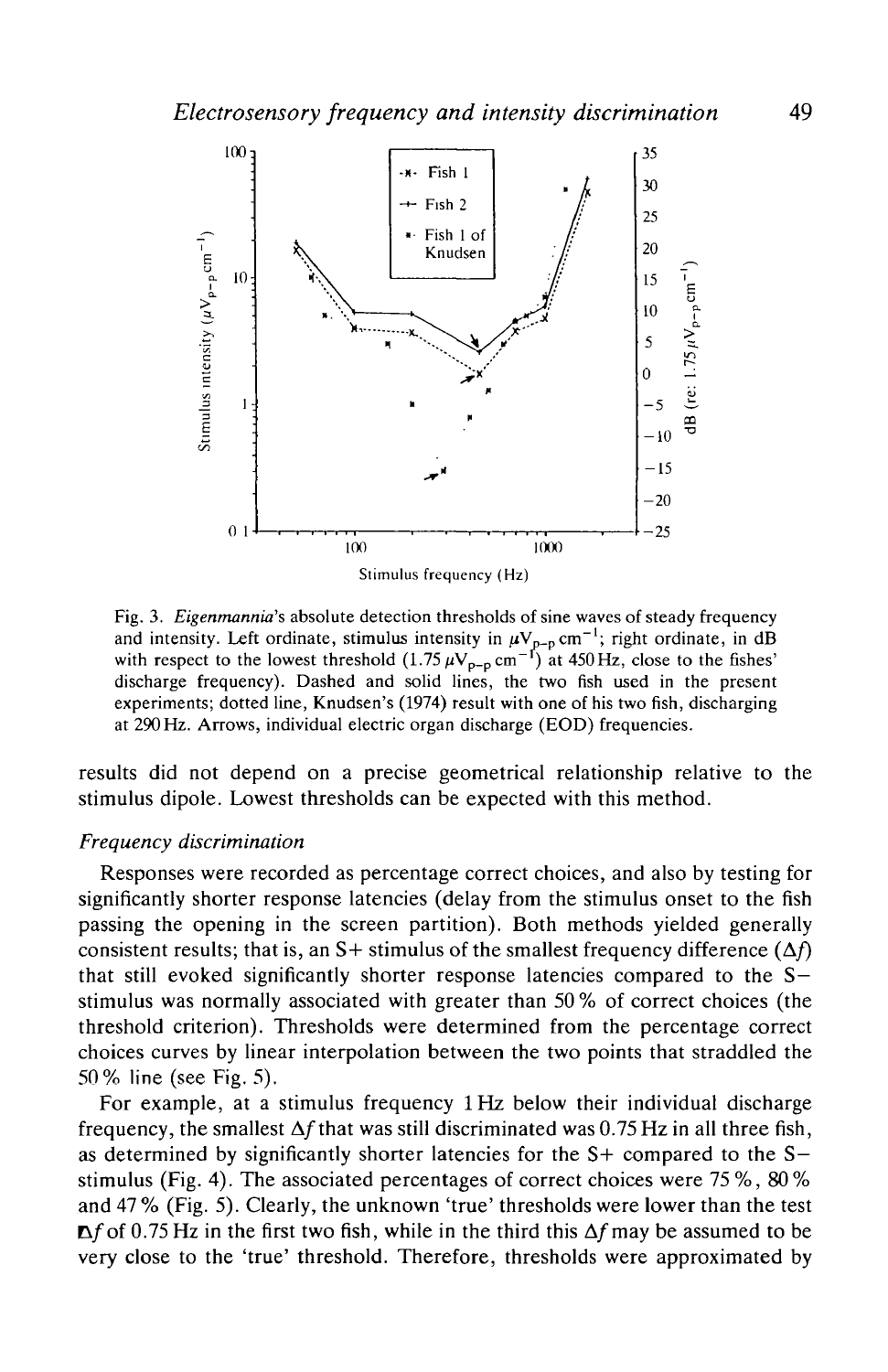

Fig. 4. Mean response latencies (s) ±S.E. of three *Eigenmannia* to a rewarded stimulus, S+ (open columns), and an unrewarded stimulus, S— (hatched columns). The S+ stimulus was a series of sine wave bursts, close to a fish's individual EOD frequency, that alternated in frequency by  $0.75$  Hz. The S $-$  stimulus was identical to the S+ stimulus except that all sine wave bursts were of constant frequency (no alternation). The stimulation was stopped when a fish had shown no response after 20 s. An S+ stimulus with a frequency difference  $(\Delta f)$  of 0.75 Hz (as used here) was the smallest  $\Delta f$  that yielded significantly different results compared to the S- stimulus  $(P<0.05$  in each pair of columns).



Fig. 5. Estimation of discrimination thresholds based on the percentage of correct choices (ordinate). Abscissa, frequency difference of the alternating sine wave bursts that distinguished the rewarded stimulus, S+, from the unrewarded stimulus, S-(consisting of constant-frequency sine wave bursts). The reference stimulus frequency was 1 Hz above a fish's individual resting frequency. Thresholds were determined as the intersection of the percentage correct choices curves with the 50 % line; difference thresholds were below lHz in each fish.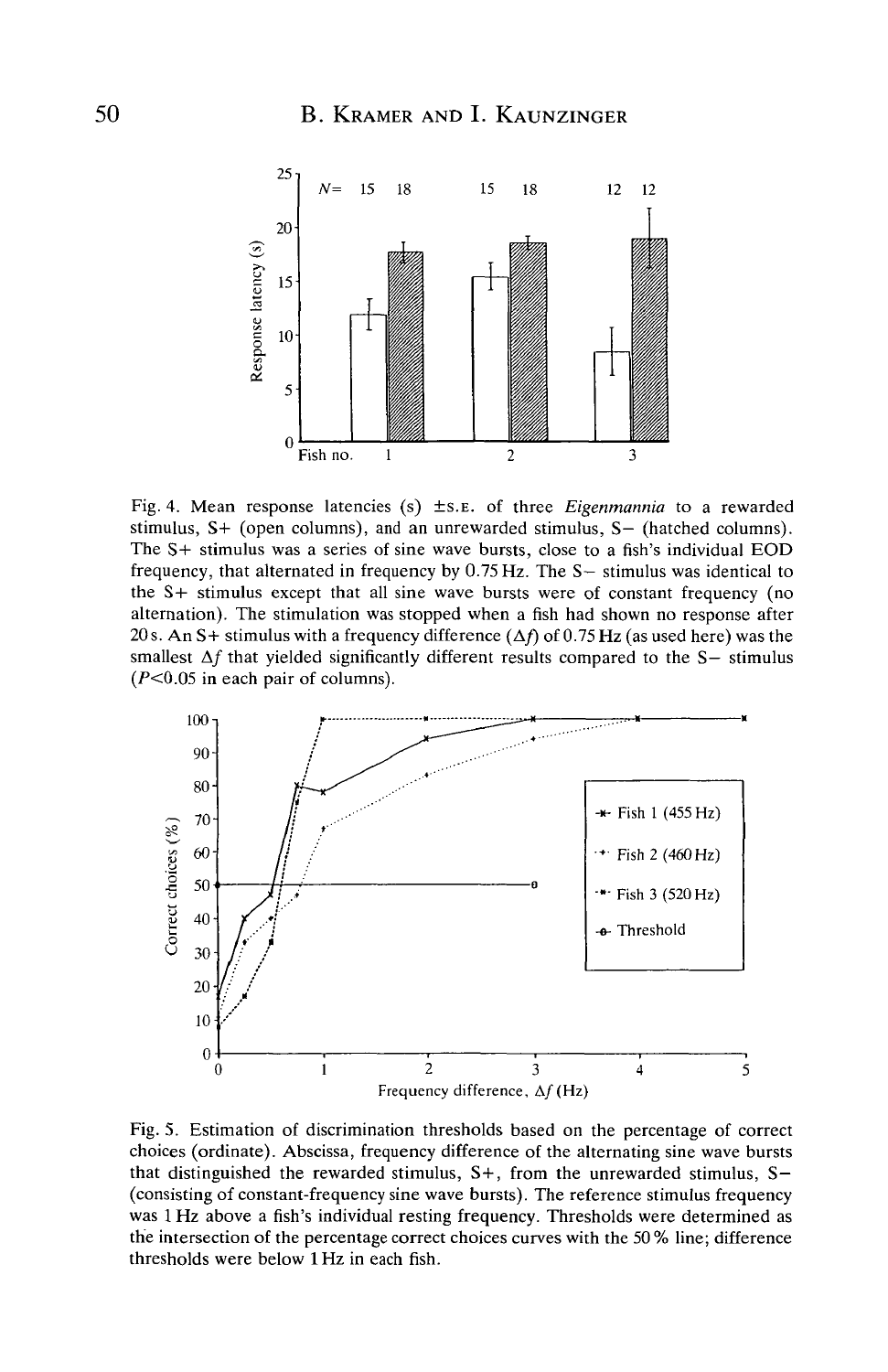

Fig. 6. Frequency discrimination thresholds as a function of the stimulus frequency. Note that the lowest discrimination thresholds were observed close to each fish's individual discharge frequency (arrows; three fish). Lowest thresholds ranged from 0.52 to 0.79 Hz.



Fig. 7. Thresholds for relative frequency discrimination (Weber-Fechner ratio,  $\Delta f/f$ ) over stimulus frequency. Lowest values (best relative frequency discrimination) were observed close to the three fishes' individual discharge frequencies (arrows), while there was a dramatic rise at lower frequencies, much more marked than at higher frequencies. Best relative frequency discrimination values were 0.11-0.17% of the stimulus frequency.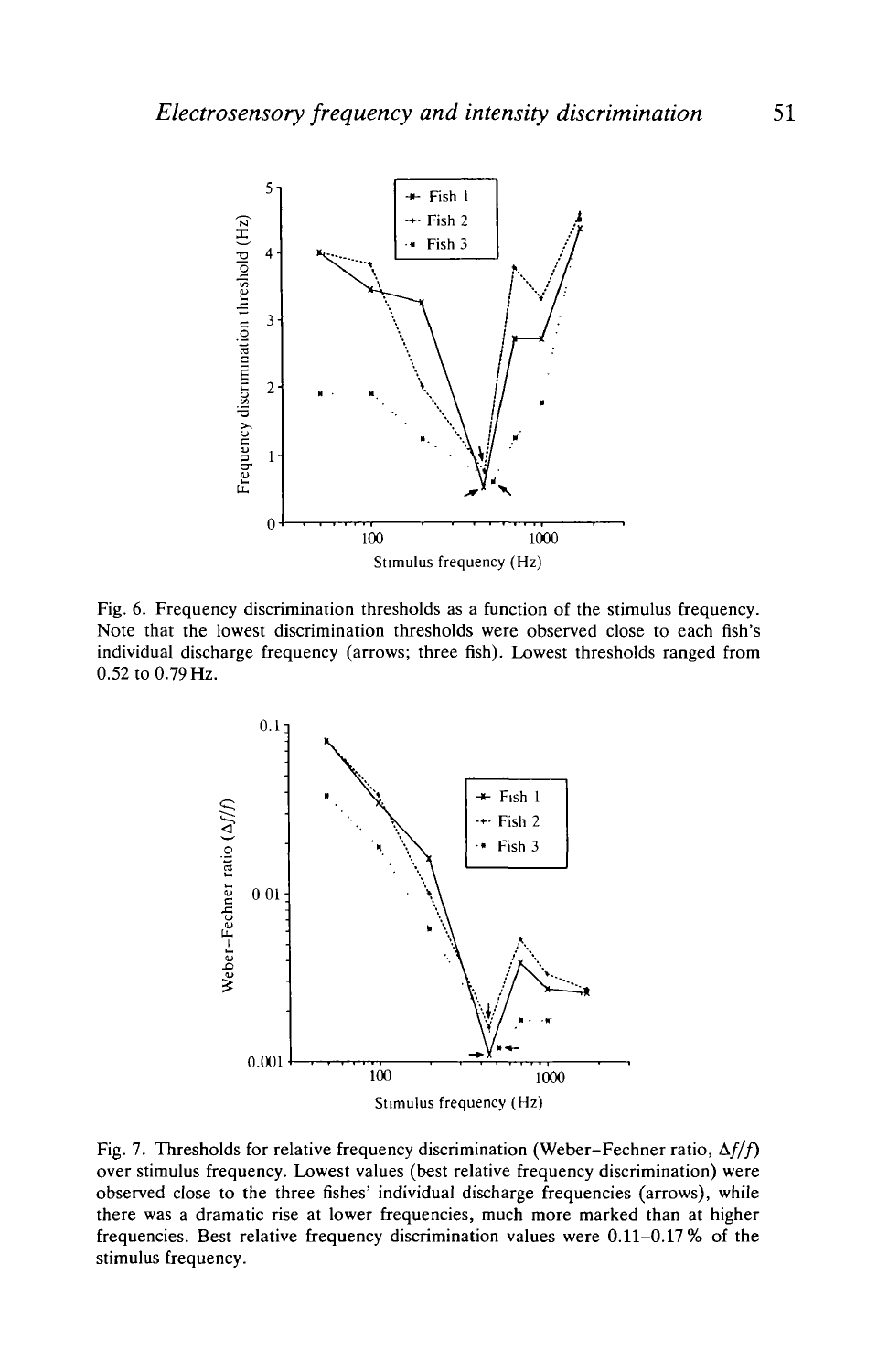interpolation for 50 % correct choices, as shown in Fig. 5. This yielded thresholds of 0.52 and 0.60 Hz for the first two fish, while the third fish's apparent threshold rose slightly to 0.79 Hz by this procedure.

Thus,  $\Delta f$  thresholds ranged from 0.52 to 0.79 Hz at stimulus frequencies close to the three test fishes' individual discharge frequencies. Frequency discrimination was best at these frequencies, and rose for both lower and higher frequencies (Fig. 6). On the 'low' side of a fish's EOD frequency, discrimination thresholds rose at a rate of up to 1 Hz octave<sup>-1</sup>, while this value was up to 3 Hz octave<sup>-1</sup> on the 'high' side. At 50 Hz stimulus frequency,  $\Delta f$  thresholds were still  $\leq 4$  Hz; at 1700 Hz, below 5 Hz.

The Weber-Fechner ratio expresses these  $\Delta f$  values as a fraction of the stimulus frequency. For example, close to the three test fishes' individual EOD frequencies,  $\Delta f$  thresholds were 0.11%, 0.12% and 0.17% of the stimulus frequency. The ratio deteriorated considerably at low frequencies (up to 8 % in two fish and less than 4% in the third, at 50Hz stimulus frequency), while it remained remarkably low (that is, good frequency discrimination) at frequencies higher than the EOD frequency (less than 0.6 % throughout the whole 'highfrequency' range tested; Fig. 7).

# *Intensity discrimination*

The same procedures as those detailed above for frequency discrimination were



Fig. 8. Intensity discrimination thresholds for electrical, compared with auditory, stimuli, as a function of stimulus frequency. Ordinate, difference between sine wave bursts alternating in intensity. (A) Note that, in *Eigenmannia,* lowest electrosensory discrimination thresholds were observed close to each fish's individual discharge frequency (arrows; three fish). Lowest thresholds ranged from 0.56 to 1 dB. (B) Thresholds for auditory intensity discrimination in the goldfish (Fay, 1989) and human (Jesteadt *et al.* 1977) compared with the electrosensory thresholds of our most sensitive *Eigenmannia* (from A).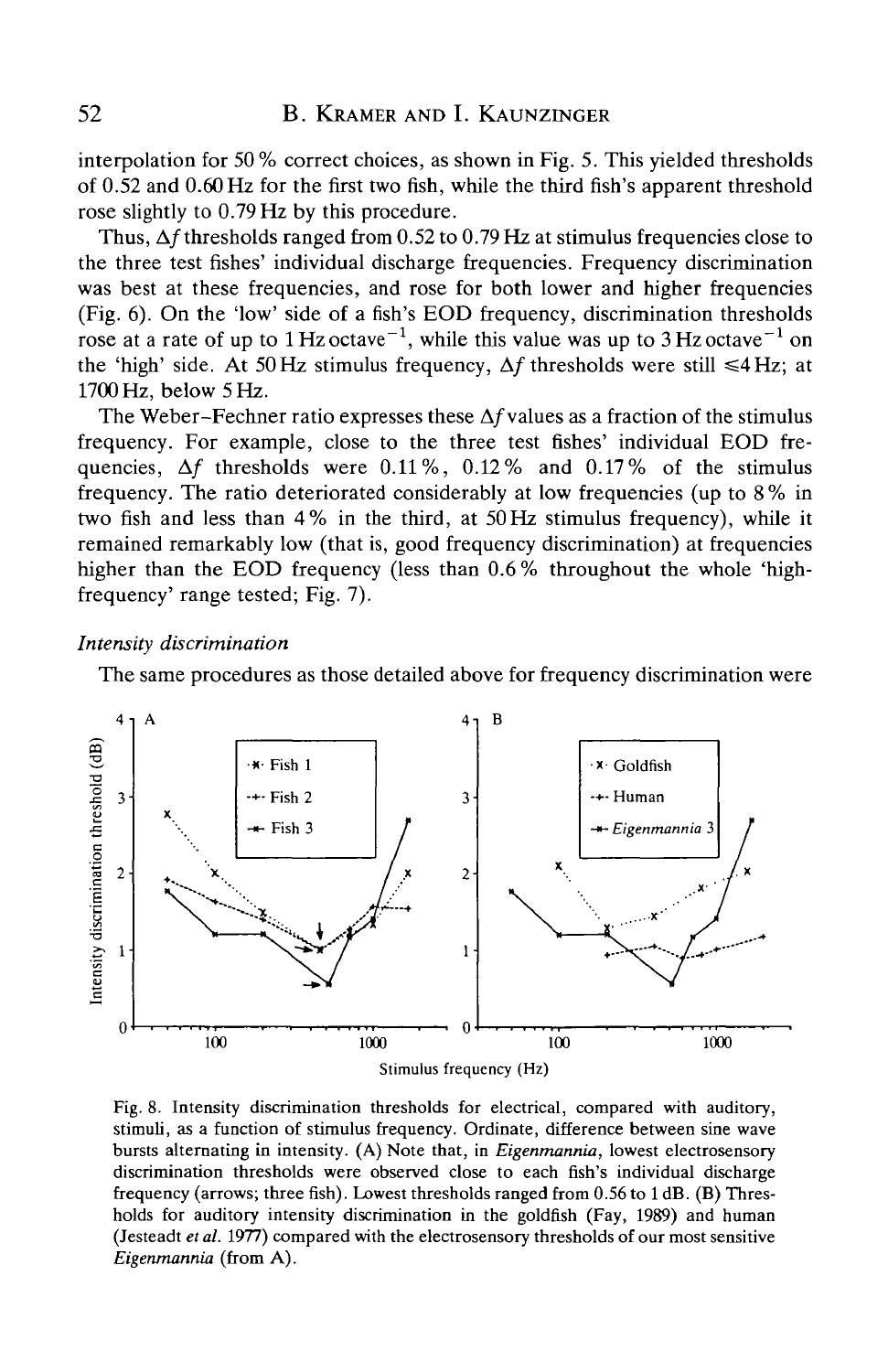used for the investigation of the fishes' intensity discrimination, except that the sine wave stimuli used in a trial were of constant frequency throughout, for all seven test frequencies.

Not only frequency discrimination but also intensity discrimination were best close to a fish's individual discharge frequency: thresholds for an intensity difference  $(\Delta I)$  were 1 dB in two fish, and 0.56 dB in the third fish (a mean  $\Delta I$  of 0.83 dB; Fig. 8A). Intensity discrimination deteriorated only slowly at both lower and higher stimulus frequencies than the EOD frequency. On the 'low' side,  $\Delta I$ thresholds rose at a rate of less than  $1 \text{ dB}$  octave<sup> $-1$ </sup>, while on the 'high' side, this rate was below  $2 \text{ dB} \cdot \text{octave}^{-1}$ .

### Discussion

This is the first study of electrosensory difference thresholds for frequency and intensity (excluding a study of pulse-rate discrimination in a pulse-discharging fish, *Pollimyrus isidori;* Kramer and Heinrich, 1990). Before discussing the main issues of the present paper, *Eigenmannia's* absolute threshold for sine waves should be briefly considered.

#### *Absolute electrosensory threshold*

As already observed by Knudsen (1974), and also seen in the present paper (Fig. 3), the absolute threshold of trained *Eigenmannia* for sine wave stimuli of constant frequency and amplitude was lowest close to their own individual discharge frequencies, with thresholds increasing steeply at both lower and higher frequencies. A V-shaped curve was also found for the tuning curves of individual electroreceptors (especially for the T-units; Scheich *etal.,* 1973; Hopkins, 1976).

Thresholds for the spontaneous jamming avoidance response, evoked close to a fish's individual discharge frequency, are generally within the same range: about  $10 \,\mu\text{V cm}^{-1}$  (Watanabe and Takeda, 1963; Larimer and MacDonald, 1968);  $0.5 \,\mu\text{V}_{p-p}$  cm<sup>-1</sup> (Bullock *et al.* 1972) and about  $2 \,\mu\text{V}_{p-p}$  cm<sup>-1</sup> (Kramer, 1985). These results were obtained using widely differing water conductivities and techniques. The present thresholds for a conditioned go response  $(1.75-2.6\,\mu\text{V}_{p-p})$  $cm^{-1}$ ; Fig. 3) correspond best to the JAR threshold of Kramer (1985), determined at the same water conductivity  $(100 \,\mu\text{S cm}^{-1})$ . This remarkable coincidence of thresholds for totally different behaviors, determined by totally different techniques, shows that the JAR is indeed evoked by stimuli as weak as the absolute sensory threshold.

# *Electrosensory frequency and intensity discrimination*

Not only did *Eigenmannia* discriminate electric sine waves of different frequencies, but its frequency resolution was particularly high. *Eigenmannia* discriminated differences as low as  $0.52 \text{ Hz}$  (0.60 and 0.79 Hz in two other fish), or **•.**11% of the stimulus frequency  $(0.12%$  and  $0.17%$ , respectively). Close to a fish's discharge frequency, discrimination thresholds were lowest; they rose at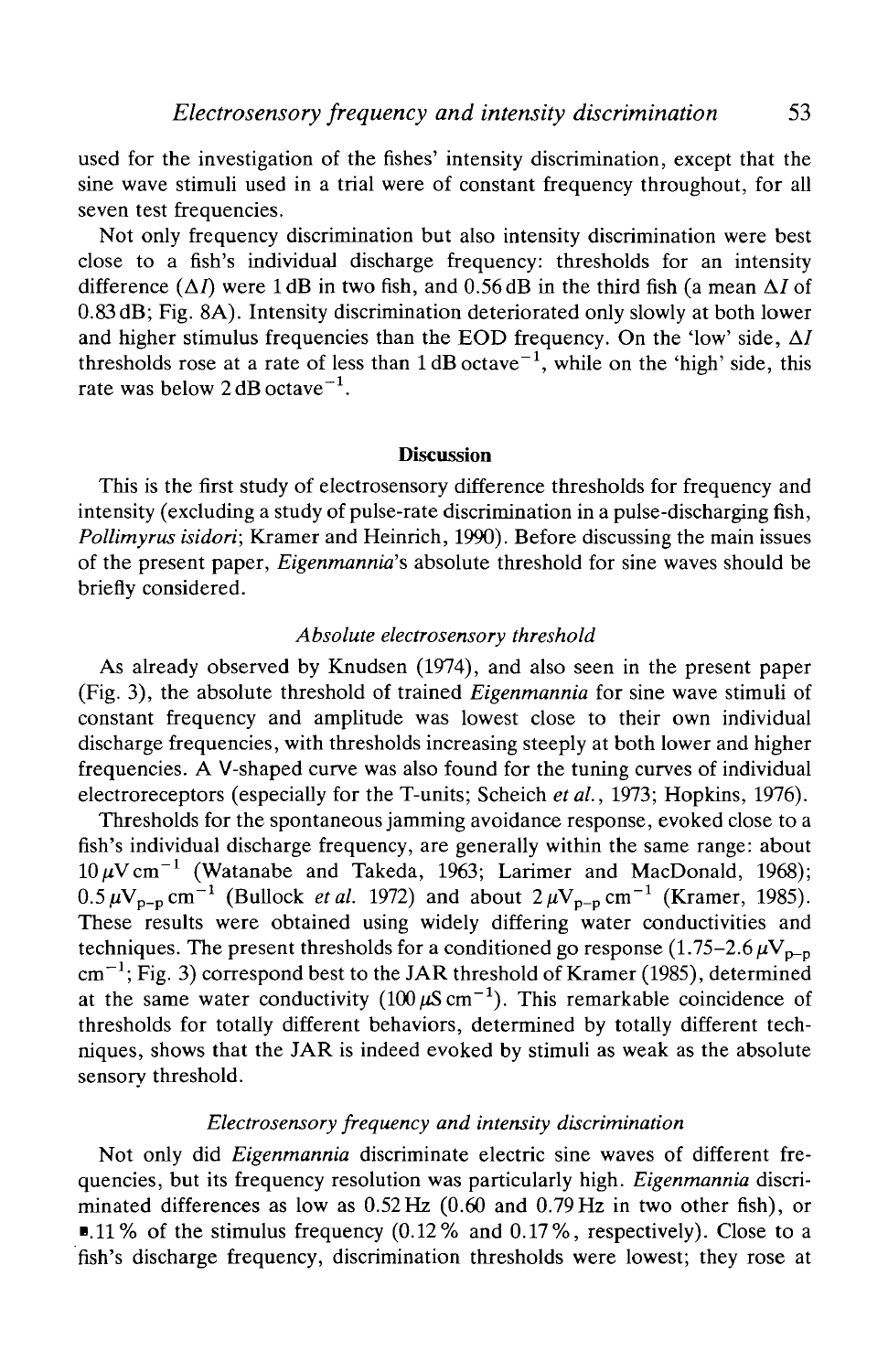rates of up to  $1 \text{ Hz}$  octave<sup>-1</sup> and up to  $3 \text{ Hz}$  octave<sup>-1</sup> at lower and higher frequencies, respectively.

*Eigenmannia's* best frequency resolution, as determined in the present study, compares well with that determined for the JAR, using the polarity reversal of the response in juveniles as a criterion ('not better than  $\pm 0.3$  Hz', that is,  $0.6$  Hz; Kramer, 1987). This suggests that the same sensory mechanism is involved (that is, the analysis of the amplitude and phase modulations of the beat patterns, resulting from the superposition of the stimulus field with the fish's own electric field; Scheich, 1977; Heiligenberg, 1989). However, in those fish that do show the response (Kramer, 1987), the JAR resembles a reflex-like behavior, and there frequency discrimination need not be involved. By contrast, our trained fish had to show that they had detected a frequency difference by their overt behavior.

*Eigenmannia* also showed acute intensity discrimination when stimulated with sine wave bursts of alternating intensity (Figs 2, 8). The discrimination threshold close to a fish's individual EOD frequency was as low as 0.56 dB (1 dB in two other fish). The JAR also shows strong intensity-dependence, which is proportional to the logarithm of the stimulus intensity (Watanabe and Takeda, 1963; Kramer, 1985). (The slope of this relationship is, however, highly variable among individuals; Kramer, 1987.) The resolution of *Eigenmannia's* intensity discrimination was best at stimulus frequencies close to its own individual discharge frequency; difference thresholds rose at both lower and higher frequencies by less than 1 dB octave $^{-1}$  and less than 2 dB octave $^{-1}$ , respectively (Fig. 8A).

# *Comparison of discrimination thresholds with natural signals or signal modulations*

The difference thresholds, as determined in the present paper, may be compared with signals or signal modulations occurring in object detection and communication, the two functions of the electrosensory-motor system.

In active object detection, an *Eigenmannia* discriminating an intensity change of its own EOD of 0.56 dB, or 7 %, would be able to detect a distance change of an object (metal cylinder) 4 mm in diameter by 0.32 mm at a distance from the fish's skin of 10mm (calculated according to Bastian, 1986; Fig. 3B).

A frequency difference threshold of 0.5 Hz appears to be well adapted to *Eigenmannia's* habit of communicating by frequency modulations (although waveform recognition is also involved; see Introduction). The standard deviation of *Eigenmannia'?,* normal resting frequency fluctuations over 1 min is below  $\pm 0.125$  Hz (N=1200 EODs sampled over 1 min; Kramer, 1987). This fluctuation should be below the detection threshold. By contrast, frequency modulations displayed during social signalling (see review by Hagedorn, 1986) are all greater than the difference threshold. For example, 'long rises' consist of a smooth increase in frequency over several seconds, by 2.5-40 Hz; 'short rises' consist of a 20-40 Hz change over 1-2 s; 'frequency drops' of about 20 Hz are followed by an increase to the resting frequency over about 45 s; 'warbles' consist of frequency modulations of up to 20Hz over about 45s (etc.).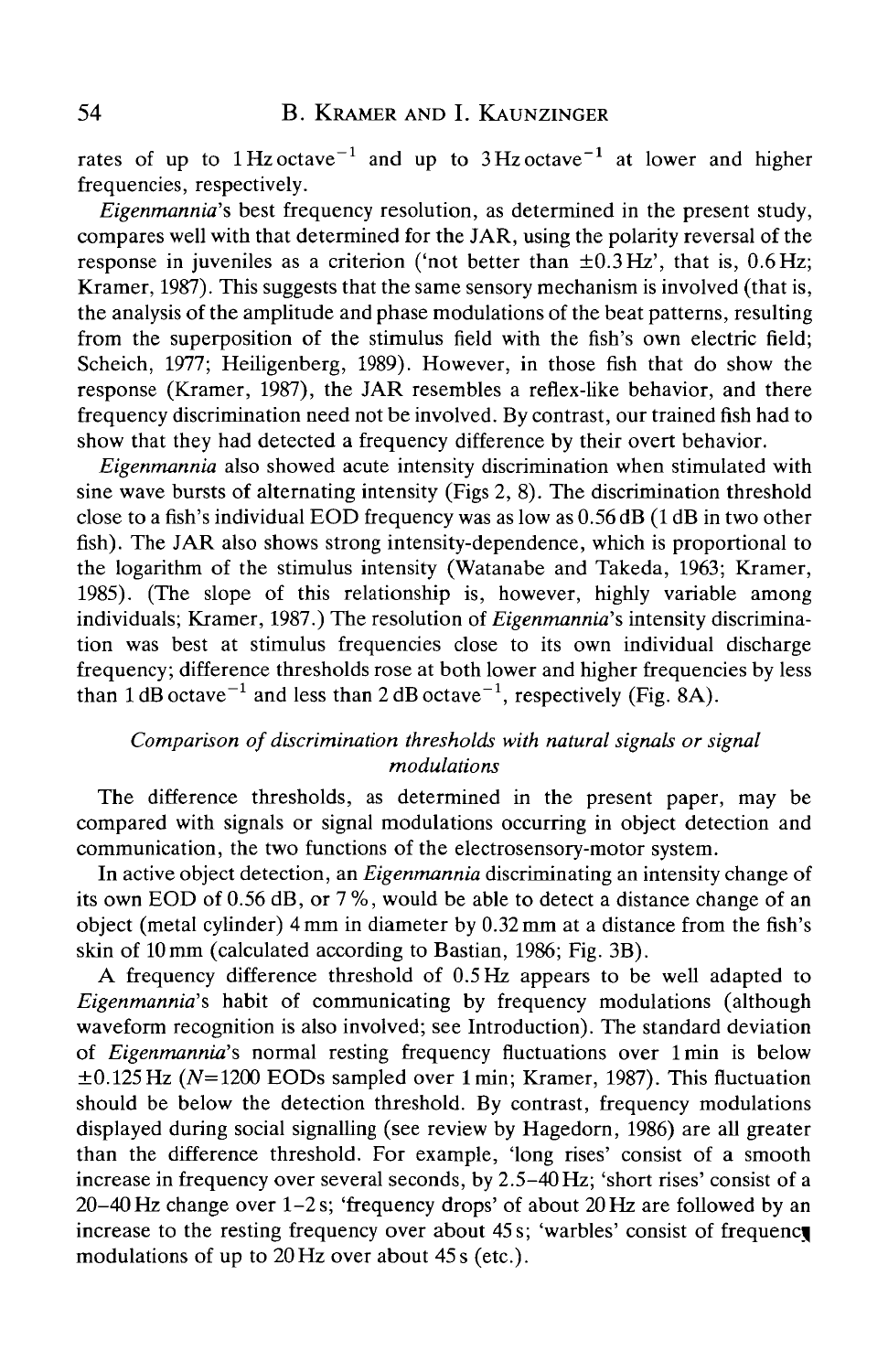# *Electrosensory* versus *mechanosensory discrimination thresholds*

Difference thresholds are known for other acoustico-lateral senses in lower vertebrates - for water surface waves and in audition. The surface-feeding topminnow *(Aplocheilus lineatus)* detects and localizes prey by water surface waves. Its frequency resolution is 10% (2 Hz at 20 Hz stimulus frequency; see review by Bleckmann, 1988). The clawed frog's *(Xenopus laevis)* best frequency discrimination of water surface waves is 4%; it is found at 14Hz stimulus frequency (Elepfandt *et al.* 1985).

A pulse-discharging mormyrid fish, *Pollimyrus isidori,* discriminates a 2% variation in the rate of electric pulses at 20 pulses  $s^{-1}$  and a 3% variation at 10 pulses  $s^{-1}$  (similar to the human stimulated with sound clicks; Kramer and Heinrich, 1990). For technical or physical reasons, these studies could not use an equivalent of the 'pulsed sound technique', as employed in the present paper; therefore, these studies represent thresholds for 'absolute pitch' (no direct comparison of frequencies or rates). Lower thresholds would be expected should the 'pulsed sound technique' be used. This technique was, however, applied in studies of the goldfish's hearing; the best frequency resolution of 3.5% of the stimulus frequency was found at 500 Hz (40 dB sensation level; Jacobs and Tavolga, 1968) or 3.7% at 400Hz (35 dB sensation level; Fay, 1970).

This short list shows that *Eigenmannia's* electrosensory frequency difference thresholds given in the present study, although determined at a comparatively low sensation level, are without parallel among the other acoustico-lateral senses of lower vertebrates. Even the most sensitive of the higher vertebrates with a cochlea (see review by Fay, 1988), like the European starling *(Sturnus vulgaris,* at 60 dB sensation level; Kuhn *et al.* 1980) or the human (at 40 dB sensation level; Wier *et al.* 1977), cannot better *Eigenmannia's* electrosensory frequency discrimination of 0.11-0.17 %, being 0.4 % and 0.16 %, respectively, at these species' respective 'best' frequencies for sound signals (however, Zwicker, 1982, gives only 0.7 % for the human at 60 dB sensation level, a value perhaps more typical for most members of our species). To our knowledge, it is only in a bat that we find an even better frequency resolution than that of *Eigenmannia:* 0.05 % in the greater horseshoe bat *Rhinolophus ferrumequinum,* apparently at 80 dB sensation level (Heilmann-Rudolf, 1984). However, this superior auditory acuity is present only within an extremely narrow range  $(\pm 1 \text{ kHz})$  about the sonar frequency of 83 kHz, because of the bat's specialized cochlea (Bruns, 1976; Vater *et al.* 1985). Behavioral absolute thresholds increase at up to 170 dB octave<sup> $-1$ </sup> with increasing difference from the sonar frequency (Long and Schnitzler, 1975).

A comparison of electrosensory and auditory frequency discrimination thresholds, including a lower vertebrate without and a higher vertebrate with a cochlea, in relation to stimulus frequency is shown in Fig. 9. All three species display a loss of frequency resolution below 500 Hz, or, in *Eigenmannia,* below its discharge frequency; this loss is especially rapid in *Eigenmannia.* At its 'best' **•** requency, however, the lowest threshold is found in *Eigenmannia*, and it remains remarkably low at high frequencies. At their respective 'best' frequencies, the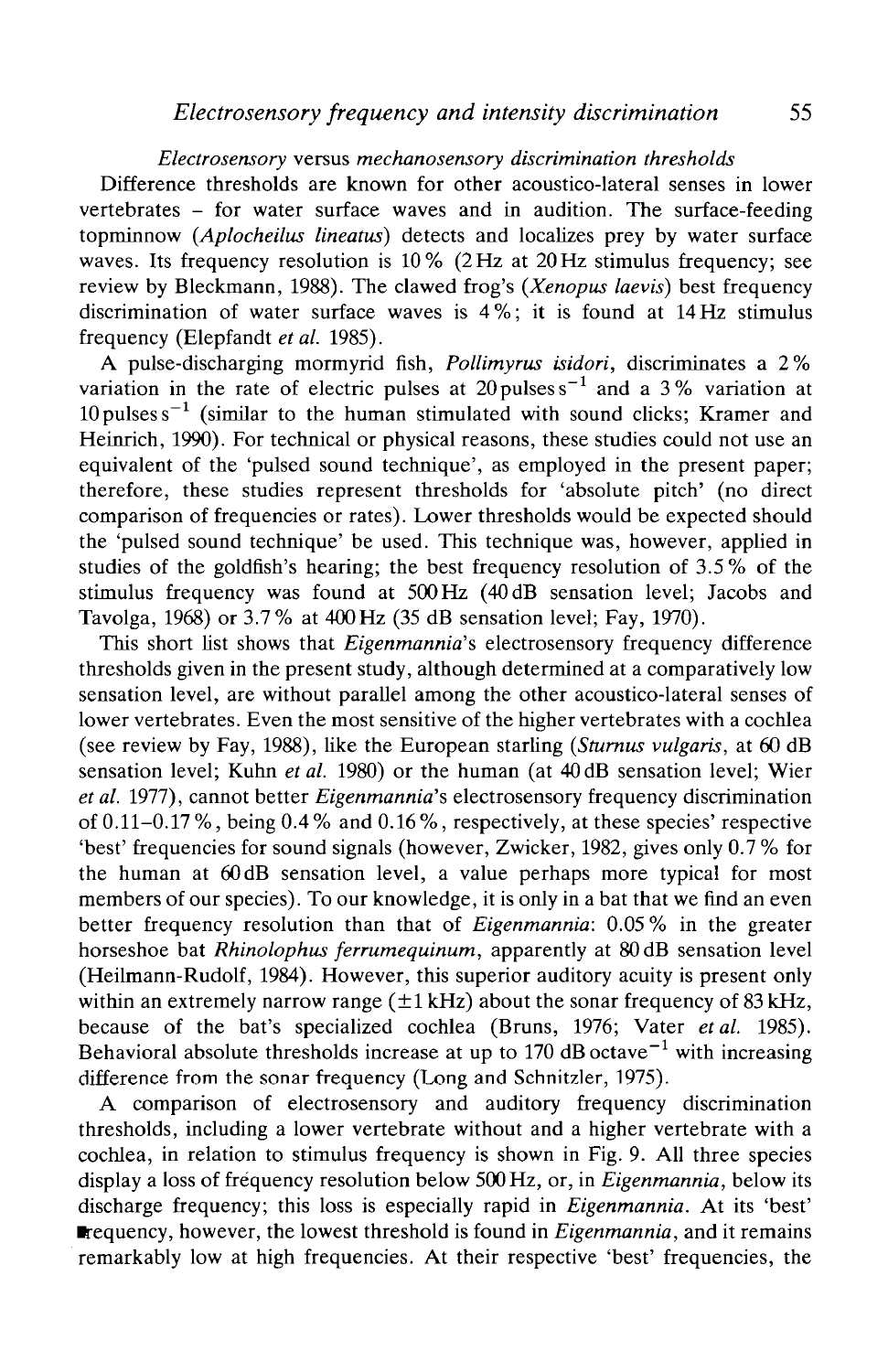

Fig. 9. Comparison of electrosensory and auditory frequency discrimination in three vertebrates *(Eigenmannia,* electrosensory; *N=3).* Relative frequency discrimination is expressed as Weber-Fechner ratios  $(\Delta f/f)$  as a function of stimulus frequency (Hz) at similar sensation levels *(Eigenmannia,* 30dB; goldfish, 35dB; human, 40dB). Note that the lowest difference threshold occurs in *Eigenmannia,* at a stimulus frequency close to its discharge frequency of 450 Hz, although no specialized transducer, like man's cochlea, functions ahead of the receptor cells. *Eigenmannia'%* electrosensory frequency resolution shows, however, a dramatic decline at lower frequencies compared to the frequency of best resolution; at higher frequencies, its frequency resolution remains remarkably high (goldfish, Fay, 1970; human, Wier *et al.* 1977).

goldfish should detect the slight mismatch of two pure tones that are separated by a little more than a quarter tone on the musical scale; a human,  $1/77$  tone (only  $1/17$ ) tone according to the value given by Zwicker, 1982); and *Eigenmannia,* about  $1/100$  'tone' (from  $1/72$  to  $1/111$ , depending on the individual).

The relative constancy of electrosensory thresholds (expressed as Weber-Fechner ratios) at higher frequencies relative to a fish's discharge frequency reminds one that sine waves of subharmonic frequencies (that is, half, one-third, etc. of the EOD frequency) do not evoke a JAR, whereas for higher harmonics the effective frequency difference remains constant (Bullock *et al.* 1972; Kramer, 1985).

More controversial than its auditory frequency discrimination is the goldfish's ability to discriminate small changes in level between two pure tone bursts of the same frequency, with the lowest values ranging widely from about 1.3 dB at 55 dB sensation level (Fay, 1989) to 4dB at 40 dB sensation level (Jacobs and Tavolga, 1967) in the range 200-300 Hz (Fig. 8B). The goldfish's intensity discrimination thresholds show little dependence on frequency, being only 2.2 dB from 100 to 1600 Hz (on average 0.7dB higher at the lower sensation level of 35 dB; Fay 1989). At only 30dB sensation level, *Eigenmannia's* thresholds for electrosensory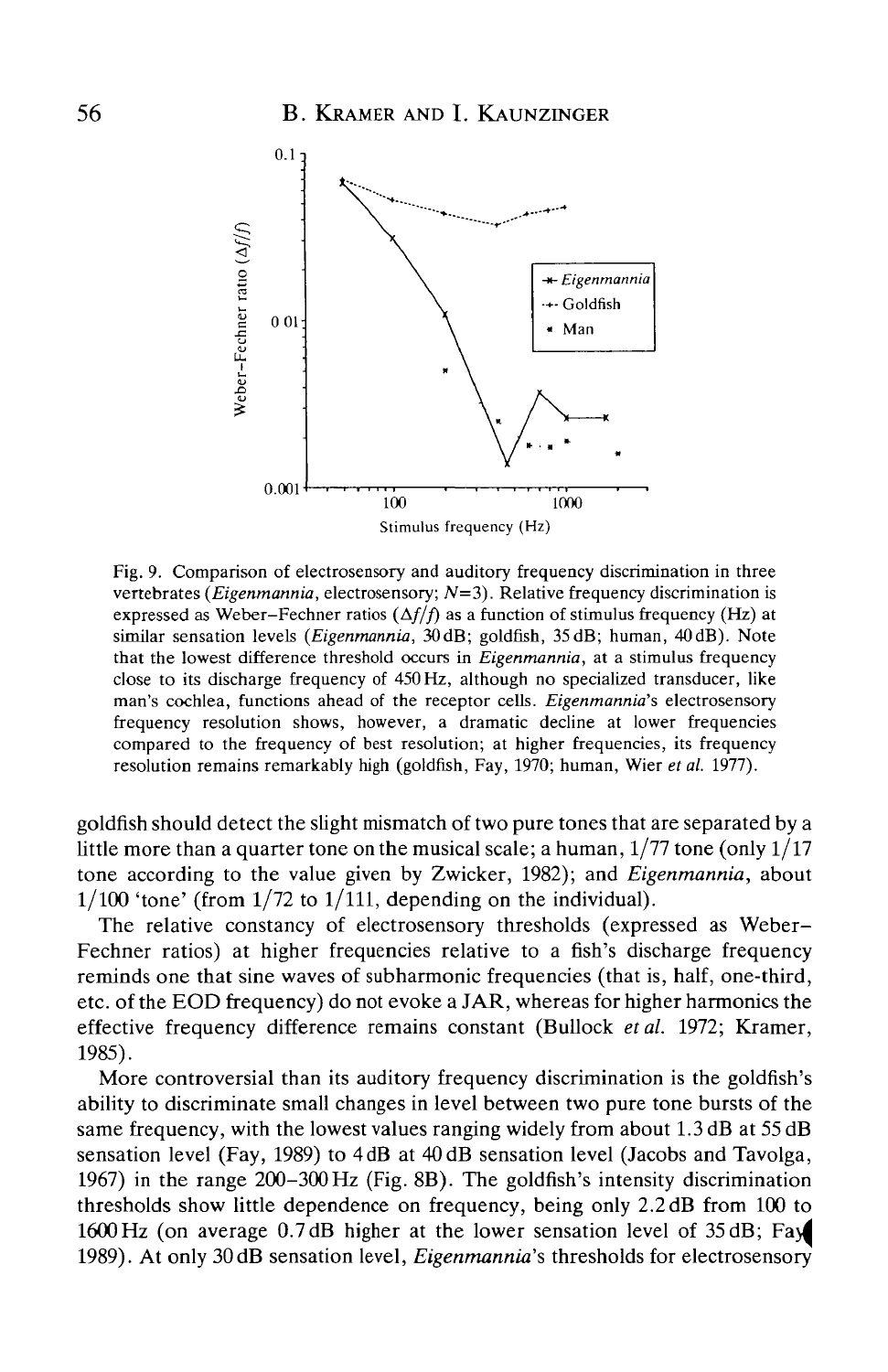intensity discrimination were equal to or below 2dB from 50 to 1700 Hz, with the exceptions of fish no. 1 at 50 Hz and fish no. 3 at 1700 Hz (thresholds below 3 dB; Fig. 8A). In all three fish, there was a sensitivity maximum close to a fish's individual discharge frequency, with fish no. 3 presenting the very low threshold of 0.52 dB (or 7 % change). Even for the human, one of the most sensitive vertebrate species, not only for sound frequency but also for sound intensity discrimination, the lowest threshold is greater (0.89 dB at 600Hz and 40dB sensation level, Fig. 8B; Jesteadt *etal.* 1977).

### *Mechanism of electrosensory frequency discrimination*

What is so special in *Eigenmannia's* electrosensory system that such superior frequency and intensity discrimination is achieved? All other species mentioned so far, except the bat and *Eigenmannia,* must deal with unpredictable signals received from the environment, varying over several orders of magnitude in frequency and intensity. *Eigenmannia* and the bats emit their own energy at stable amplitudes and frequencies. Therefore, receptor sensitivity on the one hand, and amplitude and frequency of the 'test' signal on the other, are coadapted. Receptors are stimulated at their 'best' frequency, and information about the environment is encoded as modulations of the self-generated signal. In contrast to the horseshoe bat, which extracts information about the environment by successive comparison of its emitted sonar pulse with the received echo (which is weak and variable in intensity, but of similar frequency to the emitted sound pulse), *Eigenmannia* performs a simultaneous analysis of its own EOD superimposed on another electrostatic field (beat analysis), using receptors stimulated at their 'best' frequency and best working range. *Eigenmannia's* EOD as a 'carrier' signal is modulated in amplitude and phase by the extraneous electric field, according to that signal's frequency difference, amplitude and waveform (see, for example, Kramer and Otto, 1991). *Eigenmannia's* tuberous receptors, P- and T-receptors, transmit this amplitude and phase modulation to higher brain centers where the frequency difference is probably computed (see reviews by Heiligenberg, 1989; Carr, 1990). We have now shown that *Eigenmannia* detects a small change in the frequency difference between its own EOD and an extraneous sine wave.

In contrast to the bat, *Eigenmannia* does not need exceptionally sharp tuning of its electrosensory periphery; hence, it incurs neither the considerable cost in frequency band transmitted nor the waveform deformation that is associated with sharp tuning (the waveform carries socially relevant information; see Introduction; Kramer and Otto, 1991). Instead, *Eigenmannia* carries out a time-domain analysis of the beat pattern which is repeated at a much lower frequency than the signal to be analyzed (the difference frequency between the EOD and the extraneous signal). The difference frequency increases at both lower and higher frequencies relative to a fish's discharge frequency; as does the frequency discrimination threshold.

This work was supported by the Deutsche Forschungsgemeinschaft (Sonder-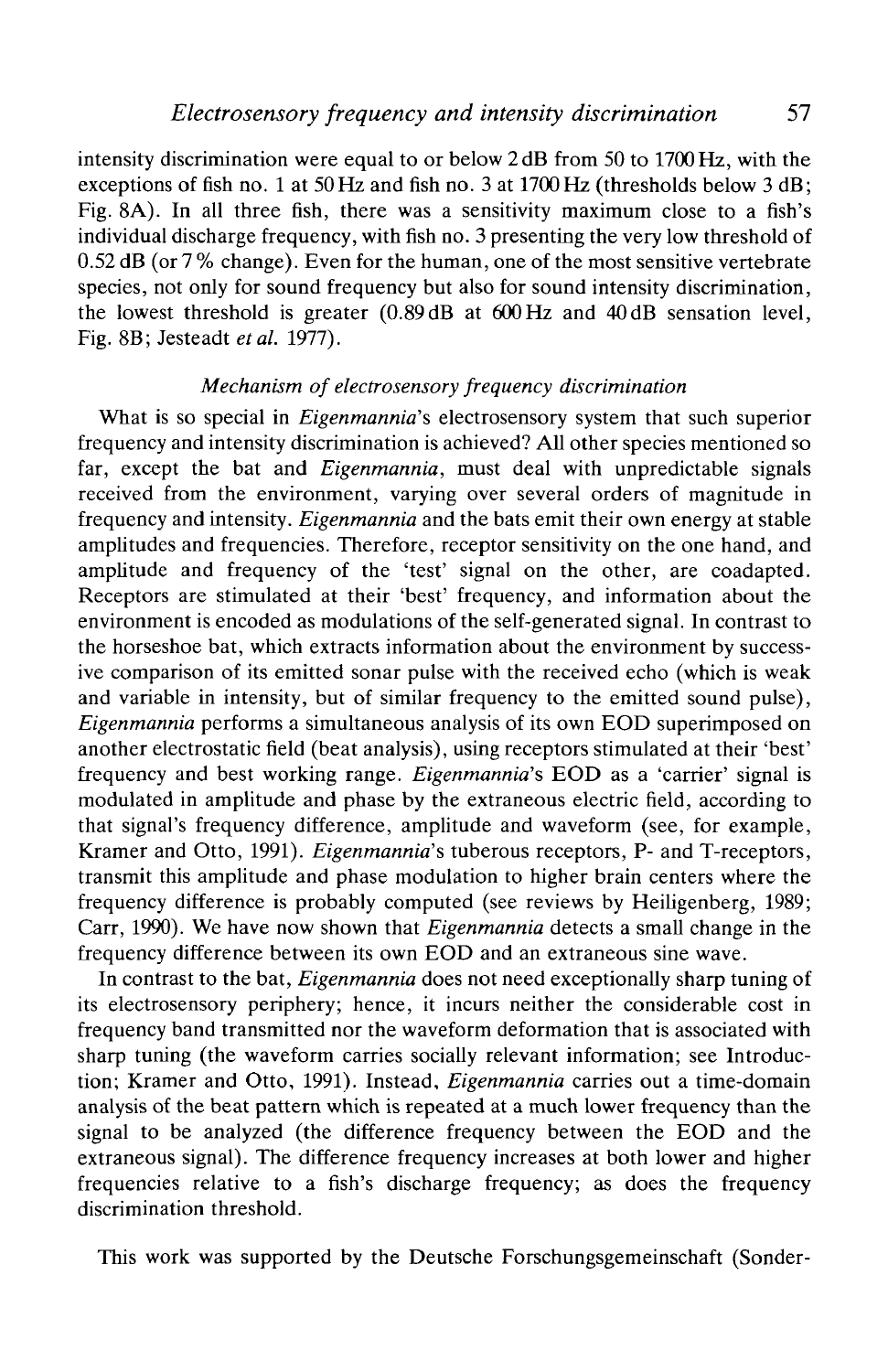forschungsbereich 4 at the University of Regensburg, grant HI to B.K.). Dr G. von der Emde critically read an earlier version of the manuscript.

### References

- BASTIAN, J. (1986). Electrolocation: behavior, anatomy and physiology. In *Electroreception* (ed. T. H. Bullock and W. Heiligenberg), pp. 577–611. New York: John Wiley & Sons.
- BLECKMANN, H. (1988). Prey identification and prey localization in surface-feeding fish and fishing spiders. In *Sensory Biology of Aquatic Animals* (ed. J. Atema, R. R. Fay, A. N.
- BRUNS, V. (1976). Peripheral auditory tuning for fine frequency analysis by the CF-FM bat, *Rhinolophus ferrumequinum.* I. Mechanical specializations of the cochlea. II. Frequency mapping in the cochlea. J. comp. Physiol. **106**, 77–97.
- BULLOCK, T. H., HAMSTRA, R. H. AND SCHEICH, H. (1972). The jamming avoidance response of high frequency electric fish. I. General features. II. Quantitative aspects. *J. comp. Physiol.*
- CARR, C. E. (1990). Neuroethology of electric fish. Principles of coding and processing sensory information. *BioScience* **40**, 259–267.
- ELEPFANDT, A., SEILER, B. AND AICHER, B. (1985). Water wave frequency discrimination in the clawed frog, *Xenopus laevis. J. comp. Physiol.* **157**, 255-261.
- FAY, R. R. (1970). Auditory frequency discrimination in the goldfish (*Carassius auratus*).<br>*J. comp. Physiol. Psychol.* **73**, 175–180.
- FAY, R. R. (1988). Hearing in Vertebrates. A Psychophysics Databook. Winnetka, Illinois: Hill-<br>Fay Associates.<br>FAY, R. R. (1989). Intensity discrimination of pulsed tones by the goldfish (*Carassius auratus*).<br>*J. acoust.*
- 
- HAGEDORN, M. (1986). The ecology, courtship, and mating of gymnotiform electric fish. In *Electroreception* (ed. T. H. Bullock and W. Heiligenberg), pp. 497–525. New York: John Wiley & Sons.
- HAGEDORN, M. AND HEILIGENBERG, W. (1985). Court and spark: electric signals in the courtship and mating of gymnotid fish. Anim. Behav. 33, 254–265.
- HEILIGENBERG, W. (1973). Electrolocation of objects in the electric fish *Eigenmannia* (Rhamphichthyidae, Gymnotidei). *J. comp. Physiol.* **106**, 77–97.
- HEILIGENBERG, W. (1988). The neuronal basis of electrosensory perception and its control of a behavioral response in a weakly electric fish. In *Sensory Biology of Aquatic Animals* (ed. J. Atema, R. R. Fay, A. N. Popper and W. N. Tavolga), pp. 851-868. Berlin: Springer-Verlag. HEILIGENBERG, W. (1989). The processing of electrosensory information. /. *exp. Biol.* **146,**
- 255-275. HEILMANN-RUDOLF, U. (1984). Das Frequenzunterscheidungsvermogen bei der GroBen
- Hufeisennase *Rhinolophus ferrumequinum.* Doctoral dissertation, University of Tiibingen. HOPKINS, C. D. (1974). Electric communication: functions in the social behavior of *Eigenmannia*
- 
- *virescens. Behav.* **50**, 270–305.<br> **HOPKINS, C. D. (1976). Stimulus filtering and electroreception: tuberous electroreceptors in three species of gymnotoid fish.** *J. comp. Physiol.* **111, 171–207.**
- HOPKINS, C. D. AND HEILIGENBERG, W. F. (1978). Evolutionary designs for electric signals and electroreceptors in gymnotid fishes of Surinam. *Behav. Ecol. Sociobiol.* 3, 113–134.
- electroreceptors in gymnotid fishes of Surinam. *Behav. Ecol. Sociobiol.* 3, 113-134. JACOBS, D. W. AND TAVOLGA, W. N. (1967). Acoustic intensity limens in the goldfish. *Anim.*
- Behav. 15, 324–335.<br>JACOBS, D. W. AND TAVOLGA, W. N. (1968). Acoustic frequency discrimination in the goldfish.<br>Anim. Behav. 16, 67–71.<br>JESTEADT, W., WIER, C. C. AND GREEN, D. M. (1977). Intensity discrimination as a funct
- 
- KNUDSEN, E. I. (1974). Behavioral thresholds to electric signals in high frequency electric fish. *J. comp. Physiol.* 91, 333-353.